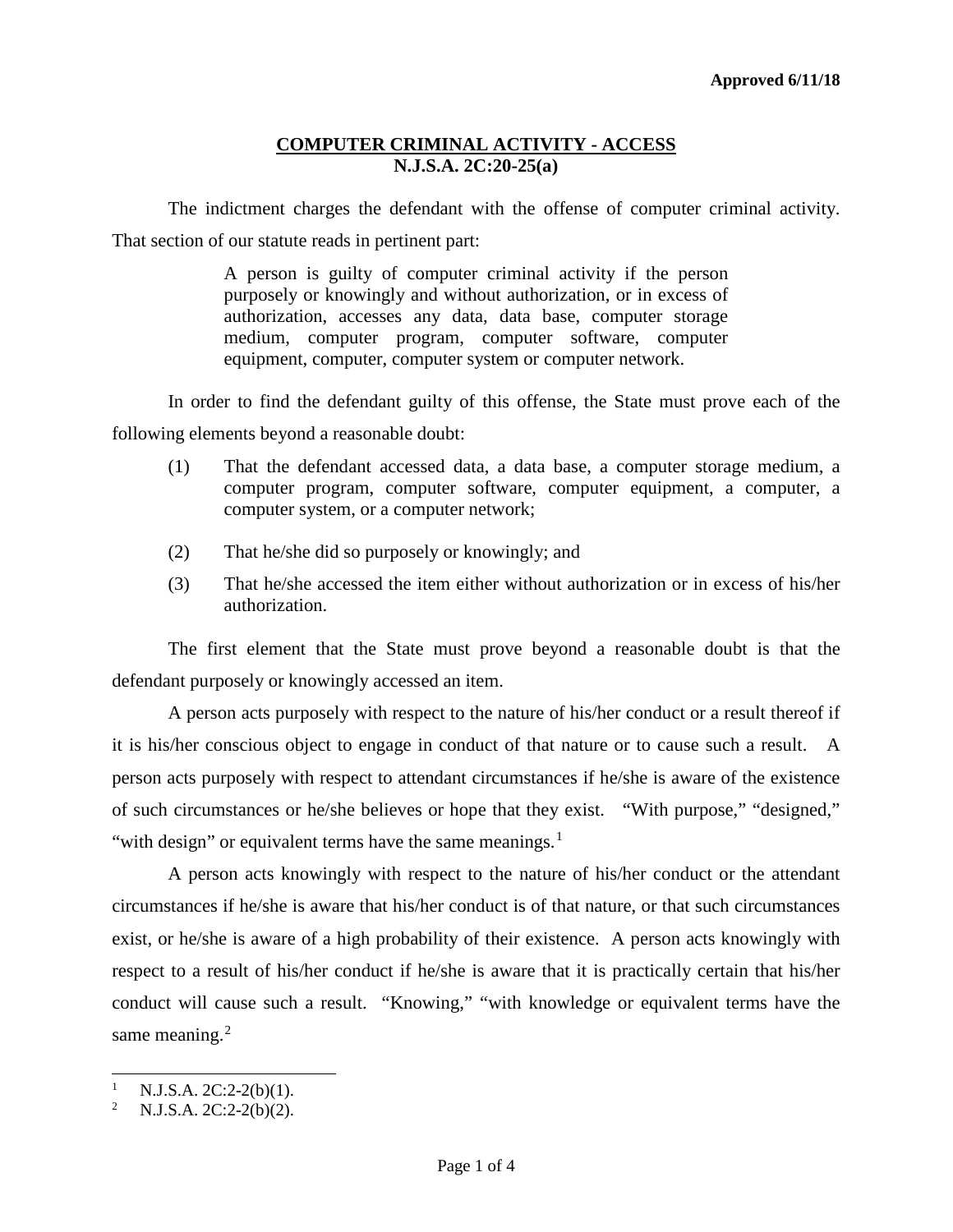Purpose and knowledge are conditions of the mind which cannot be seen and can only be determined by inferences from conduct, words or acts. A state of mind is rarely susceptible of direct proof, but must ordinarily be inferred from the facts. Therefore, it is not necessary, members of the jury, that the State produce witnesses to testify that an accused said he/she had a certain state of mind when he/she engaged in a particular act. It is within your power to find that such proof has been furnished beyond a reasonable doubt by inference which may arise from the nature of his/her acts and his/her conduct, and from all he/she said and did at the particular time and place, and from all of the surrounding circumstances.

"Access" means to instruct, communicate with, store data in, retrieve data from, or otherwise make use of any resources of a computer, computer storage medium, computer system, or computer network.<sup>[3](#page-1-0)</sup>

The second element that the State must prove beyond a reasonable doubt is that the item accessed was [**CHOOSE APPROPRIATE]** data, a data base, a computer storage medium, a computer program, computer software, computer equipment, a computer, a computer system, or a computer network.

# [**CHOOSE APPROPRIATE]**

"Data" means information, facts, concepts, or instructions contained in a computer, computer storage medium, computer system, or computer network. It shall also include, but not be limited to, any alphanumeric, hexadecimal, octal or binary code.<sup>[4](#page-1-1)</sup>

"Data base" means a collection of data.<sup>[5](#page-1-2)</sup>

"Computer program" means a series of instructions or statements executable on a computer, which directs the computer system in a manner to produce a desired result.<sup>[6](#page-1-3)</sup>

"Computer software" means a set of computer programs, data, procedures, and associated documentation concerned with the operation of a computer system.<sup>[7](#page-1-4)</sup>

l

<span id="page-1-1"></span><span id="page-1-0"></span><sup>3</sup> N.J.S.A. 2C:20-23(a).<br>
4 N.J.S.A. 2C:20-23(h).<br>
5 N.J.S.A. 2C:20-23(i).<br>
6 N.J.S.A. 2C:20-23(e).<br>
7 N.J.S.A. 2C:20-23(f).

<span id="page-1-2"></span>

<span id="page-1-3"></span>

<span id="page-1-4"></span>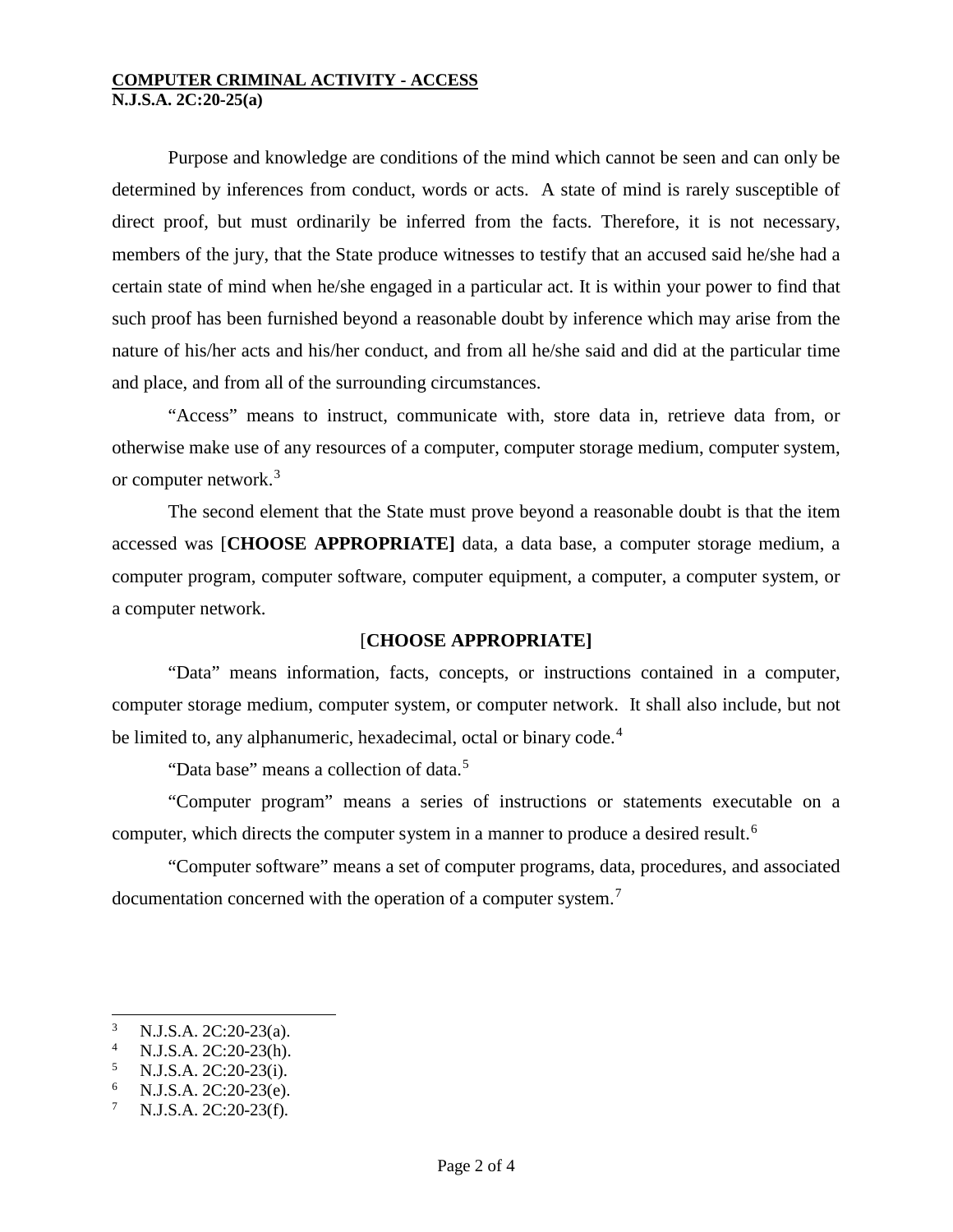"Computer equipment" means any equipment or devices, including all input, output, processing, storage, software, or communication facilities, intended to interface with the computer.<sup>[8](#page-2-0)</sup>

"Computer" means an electronic, magnetic, optical, electrochemical or other high speed data processing device or another similar device capable of executing a computer program, including arithmetic, logic, memory, data storage or input-output operations and includes all computer equipment connected to such a device, computer system or computer network, but shall not include an automated typewriter or typesetter or a portable, hand-held calculator.<sup>[9](#page-2-1)</sup>

"Computer system" means a set of interconnected computer equipment intended to operate as a cohesive system.[10](#page-2-2)

"Computer network" means the interconnection of communication lines, including microwave or other means of electronic communications, with a computer through remote terminals, or a complex consisting of two or more interconnected computers, and shall include the Internet. $11$ 

## [**RESUME CHARGE]**

The third element that the State has to prove beyond a reasonable doubt is that the defendant accessed the item without authorization or in excess of his/her authorization.

I have already explained the meaning of "access" to you.

"Authorization" means permission, authority or consent given by a person who possesses lawful authority to grant such permission, authority or consent to another person to access, operate, use, obtain, take, copy, alter, damage or destroy a computer, computer network, computer system, computer equipment, computer software, computer program, computer storage medium, or data. An actor has authorization if a reasonable person would believe that the access was authorized. $12$ 

If after a consideration of all the evidence you find that the State has failed to prove any element of the offense beyond a reasonable doubt, you must find the defendant not guilty.

l

<span id="page-2-1"></span><span id="page-2-0"></span><sup>&</sup>lt;sup>8</sup> N.J.S.A. 2C:20-23(c).<br><sup>9</sup> N.J.S.A. 2C:20-23(b).<br><sup>10</sup> N.J.S.A. 2C:20-23(g).<br><sup>11</sup> N.J.S.A. 2C:20-23(q).<br><sup>12</sup> N.J.S.A. 2C:20-23(q).

<span id="page-2-2"></span>

<span id="page-2-3"></span>

<span id="page-2-4"></span>